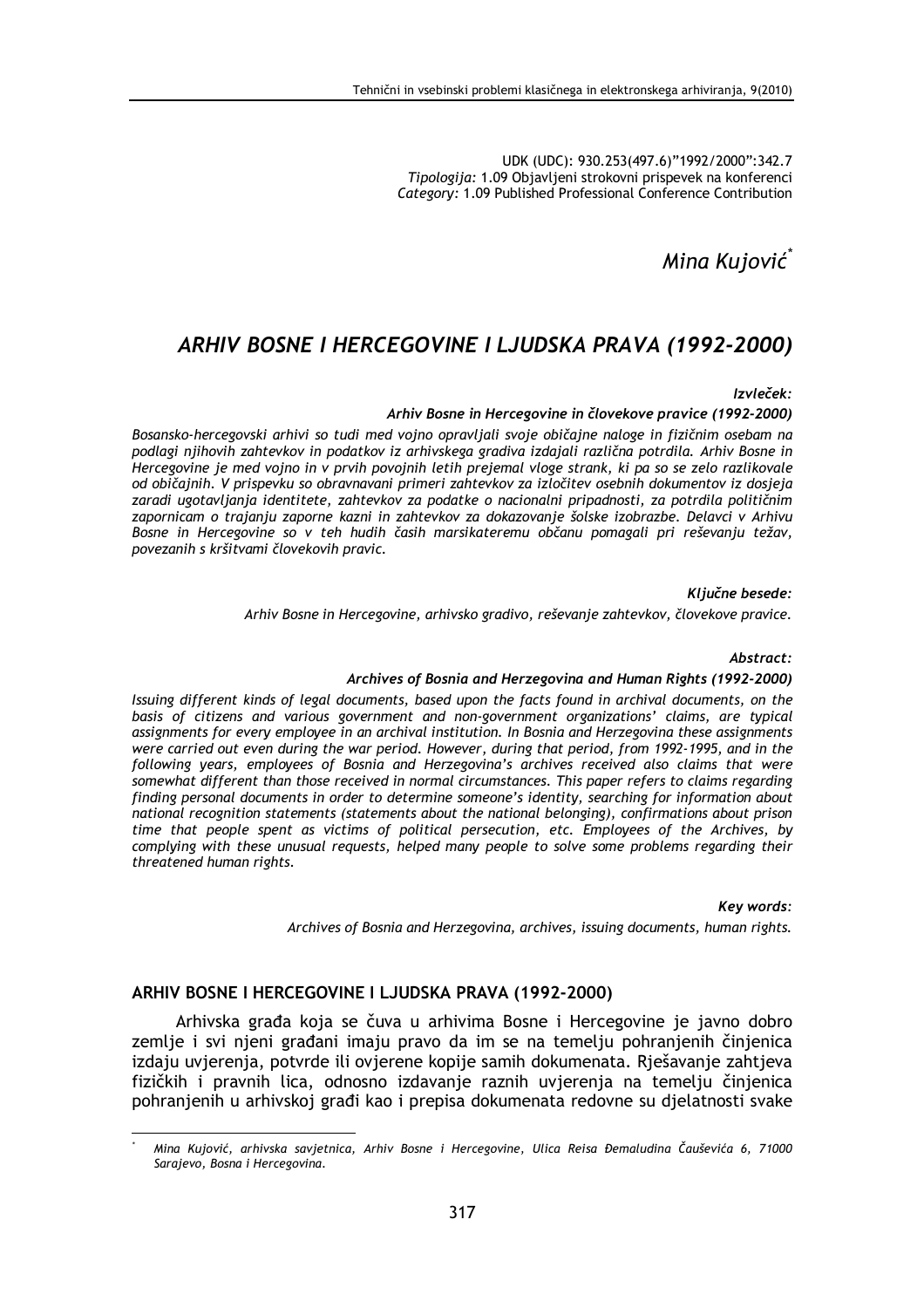arhivske ustanove koje spadaju u kategoriju korištenje arhivske građe.

Tokom 50 godina (1947-1992) uposlenici u arhivskim ustanovama u Bosni i Hercegovini se, pored ostalih arhivskih poslova, svakodnevno radilo i na iznalaženju podataka na osnovu kojih su izdavana različita uvjerenja, odnosno na rješavanju molbi po zahtjevima fizičkih i pravnih lica. Ovi poslovi nisu prekidani ni tokom posljednjeg agresorskog rata (1992-1995) niti nakon njegovog završetka.<sup>1</sup>

Međutim, zahtjevi koji su pristizali u arhive u ratnom i poratnom periodu znatno su se razlikovali od onih *uobičajenih* što je bila posljedica ratnih dešavanja, progona i raseljavanja bosanskohercegovačkih stanovnika.

Posljednji rat u Bosni i Hercegovini je sa sobom donio, pored ubijanja i protjerivanja stanovnika i stalna neselektivna granatiranja koja su dovela do rušenja i stradanja gradova zajedno sa kulturnim dobrima.<sup>2</sup>

U svim bosanskohercegovačkim gradovima već prve godine rata našle su se brojne izbjeglice koje su morale napustiti svoja mjesta boravka. Izbjegli stanovnici su nastavili živjeti i raditi kao raseljena lica u drugim mjestima. Protjerani i izbjegli građani često, osim fizičkog postojanja nisu imali nikakav pisani dokaz o svom identitetu, zbog činjenice da nisu mogli ili nisu stigli prilikom protjerivanja i bježanja iz svojih kuća ponijeti lična dokumenta.

Međutim, bili su brojni i oni bosankohercegovački građani koji su željeli napustiti zemlju ili izmiestiti samo članovima svoje familije, naročito djecu koju su željeli spasiti od ratnih strahota. Dobivanje dozvole za izlazak iz zemlje bilo je dosta komplicirano, naročito za pripadnike bošnjačke nacionalnosti.

Raseljeni građani koji nisu posjedovali lična dokumenta, a morali su da obezbiede dokaze o svom identitetu obraćali su se arhivima za pomoć. Arhivima su se obraćali i građani koji su željeli napustiti zemlju pa su im trebale posebna uvjerenja o nacionalnom izjašnjavanju. Najčešći zahtjevi u ratnom periodu odnosili su se na izuzimanje ličnih dokumenata iz dosjea i izdavanje uvjerenja o nacionalnom izjašnjavanju, a u poratnom periodu tražena je provjera o završenim višim školama, uvierenia o položenim ispitima te nastavni programi na višim školama. Višoj upravnoj i Višoj poštansko telegrafskoj, kao i uvjerenja o vremenu provedenom u zatvoru političkih kažnjenica.

U Arhivu Bosne i Hercegovine ni tokom rata rad nije prekidan samo se odvijao u ratnim uvjetima, prema ratu prilagođenom programu rada i sa znatno smanjenim brojem radnika. Aktivnost je bila prvenstveno usmjerena na zaštitu arhivske građe u Arhivu. Građa je smještena na četiri različite lokacije (zgrada Predsjedništva, zgrada Rektorata, zgrada Vlade Federacije BiH i zgrada Grčkobosanskog prijateljstva), zaštitu registraturnog materijala i arhivske građe van Arhiva te na poslovima državne sukcesije bivše SFRJ, zadatku od prioritetnog značaja za državu Bosnu i Hercegovinu. (S. Kristić, Z. Kulenović, Rad i stradanje Arhiva Bosne i Hercegovine u ratnim uvjetima, Glasnik arhiva i Društva arhivskih radnika Bosne I Hercegovine, XXXII/1992-93, str. 9-13).

 $\overline{2}$ Stradale su (sasvim ili djelimično) brojne ustanove iz oblasti kulture, a među njima i arhivi. Arhivski radnici Arhiva Bosne i Hercegovine su tokom svog školovanja i stručne obuke u Arhivu dobivali samo teoretske upute o načinima čuvania i korištenia arhivske građe u ratnim uvietima. Upute su slušali i, po potrebi, učili ih kao teoretsko pitanje za ispite i nikad nisu pomislili da će jednog dana to morati i u praksi primjenjivati. Mislili su da rata na ovim prostorima više neće biti te da im je jedina briga čuvanje i zaštita arhivske građe u mirnodopskim uvjetima.

Arhiv Bosne i Hercegovine i Društvo arhivskih radnika su prije rata organizirali stručna savjetovanja na temu zaštite arhivske građe u slučaju neposredne ratne opasnosti i rata, a od sredine 1991. godine intenzivirali su aktivnosti na neposrednim zadacima arhiva i drugih imalaca arhivske i registraturne građe u takvim okolnostima.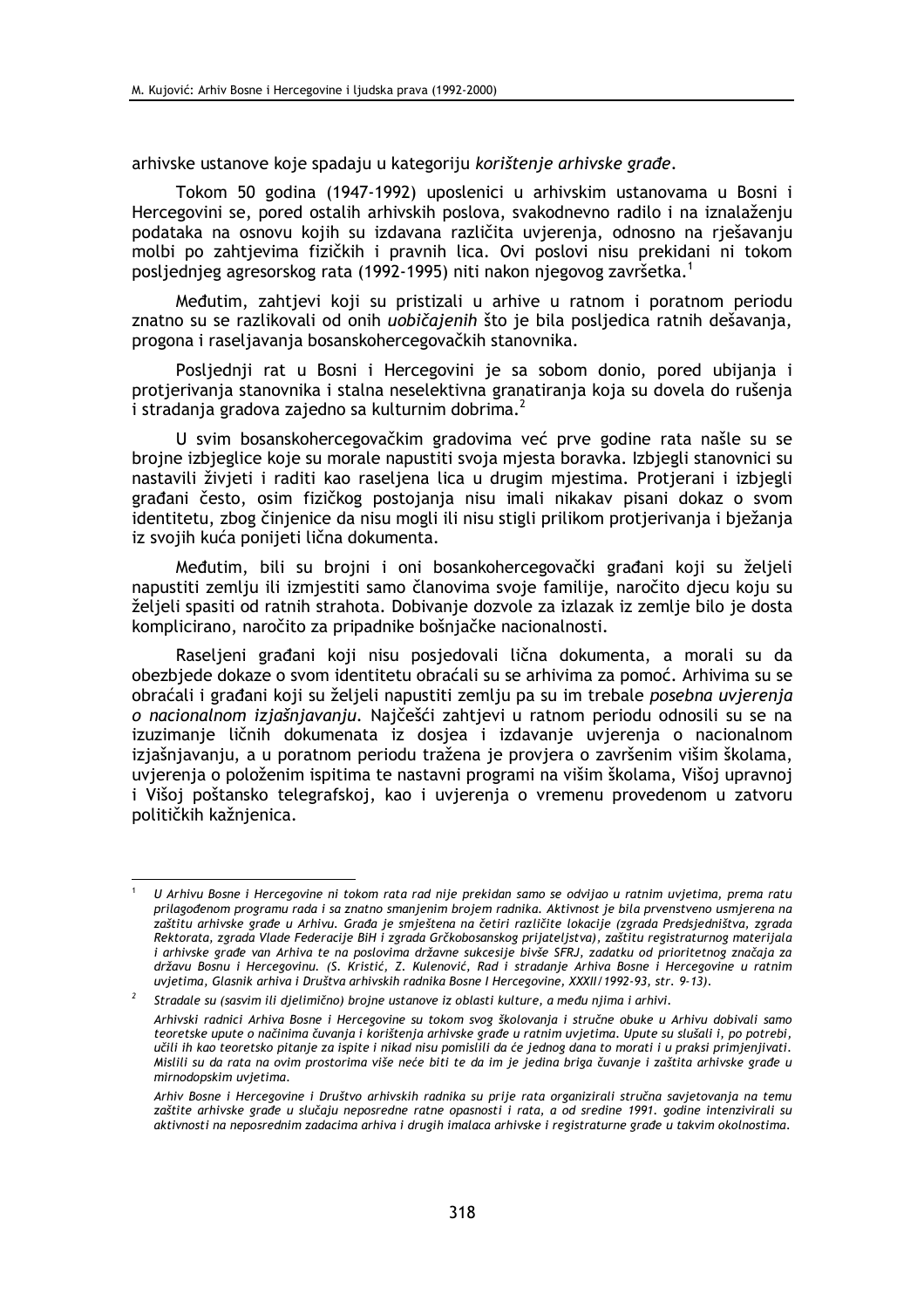# VIŠA UPRAVNA ŠKOLA SARAJEVO (VUŠ) I VIŠA POŠTANSKO-TELEGRAFSKA ŠKOLA (VPTTŠ) - DOSJEI STUDENATA

U Sarajevu je početkom devedesetih godina prošlog stoljeća temeljem Zakona o visokom školstvu ukinuto nekoliko viših škola u Sarajevu na kojima su studirali studenti iz cijele Bosne i Hercegovine. Neke od okinutih škola su se integrirale u srodne fakultete (npr. Viša komercijalna se integrirala u Ekonomski fakultet), a neke su ostale bez pravnog nasljednika pa je Arhiv, u skladu sa Zakonom o arhivskoj građi Bosne i Hercegovine preuzeo kompletnu dokumentaciju ukinutih viših škola.

U Arhiv Bosne i Hercegovine je preuzeta arhivska i registraturna građa nastala djelovanjem dvije više škole u Sarajevu, Više upravne škole (VUŠ) i Više poštanskotelegrafske škole (VPTTŠ). Preuzeti su i dosjei studenata koji su studirali na ovim višim školama i oni su u periodu proteklog rata (1992-1995) bili građa iz koje je najviše izdvojeno ličnih dokumenata i na osnovu koje je izdano najviše različitih uvierenia.<sup>3</sup>

Viša upravna škola u Sarajevu je osnovana kao Upravna škola 1956. i djelovala je sve do 31. decembra 1989. godine. <sup>4</sup> Kako Zakonom o ukidanju ove Škole nije utvrđen njen pravni nasljednik, Arhiv Bosne i Hercegovine je cjelokupnu građu nastalu tokom trideset tri godine njenog djelovanja preuzeo i smjestio u depo Arhiva u zgradi rektorata. <sup>5</sup> Među preuzetom građom bilo je i 600 poveza (fascikli) studentskih dosjea studenata koji su studirali u periodu od 1956. do 1990. godine i diplome posljednje generacije studenata koji su diplomirali tokom 1991. godine.<sup>6</sup>

Viša poštansko-telegrafska škola u Sarajevu je osnovana Odlukom upravnog odbora Zajednice preduzeća poštanskog, telegrafskog i telefonskog saobraćaja 23. IX 1961. koju je potvrdilo Izvršno vijeće 11. XI 1961. Škola je ukinuta 22. XI 1988. Odlukom o ukidanju Više PTT škole u Sarajevu koju je donijela Skupština SR Bosna i Hercegovina, <sup>8</sup> a zvaničino je prestala sa radom 1. X 1991.<sup>9</sup>

Svaki student je prilikom upisa na Višu upravnu i Višu PTT školu morao priložiti rodni list i svjedočanstvo o završenoj srednjoj školi koji su odlagani u njegov dosie. Dosjei su bili uredno, abecedno složeni u dvije serije, seriju diplomiranih i seriju nediplomiranih studenata.

Već prve godine nakon izbijanja rata u Sarajevu su se našle brojne izbjeglice, naročito iz istočne Bosne. Većina ovih protjeranih građana nisu uspjeli da ponesu lična dokumenta na osnovu kojih bi mogli dokazati svoj identitet i školsku spremu. Među njima je bilo i onih koji su nekad studirali u Sarajevu na Višoj upravnoj školi i

Preuzimanje je obavljeno početkom 1992. godine kad je sve »mirisalo na skori rat«. Ipak, tada nismo ni slutili koliko će dokumenti iz ovih studentskih dosjeg pomoći našim građanima u rješavanju nekih od njihovih ljudskih prava, kao što su dokazi o identitetu i školskoj spremi.

Škola je osnovana Uredbom o osnivanju Upravne škole koju je donijelo Izvršno vijeće NR BiH, 12. novembra 1956. godine. Osnovna djelatnost škole bila je da školuje pravne stručnjake za potrebe privrede i drugih djelatnosti. Upravna škola je temeljem Zakona o visokom školstvu, 1965. godine postala Viša upravna škola i djelovala je sve do 16. oktobra kad je ukinuta temeljem Zakona o ukidanju Više upravne škole.

Arhivski depoi u ulici Jadranskoj br. 4 (zgrada Rektorata) nisu puno stradala od granatiranja (izuzev stakla i djelimično metalnih kapaka i gelendera na prozorima) ali su bile izuzetno neuslovne za iznalaženje podataka prilikom rješavanja molbi po zahtjevima građana jer nije bilo električnu rasvjetu i grijanja.

Vodič Arhiva Bosne i Hercegovine u: Glasnik arhiva i Društva arhivskih radnika, XXXII/1992-93.

Sl. list NR Bosna i Hercegovina 47/61.

Sl. list SR Bosna i Hercegovina br. 42/88.

ABH, Primopredajni zapisnik br. 044-449/92 (23. II 1992).

Preuzeto je, uz ostalu dokumentaciju, i 365 fascikli studentskih dosjea i 23 matične knjige studenata. Studentski dosjei se ne preuzimaju u arhive ali kako ove škole nisu imale pravnog nasljednika Arhiv je i tu građu preuzeo.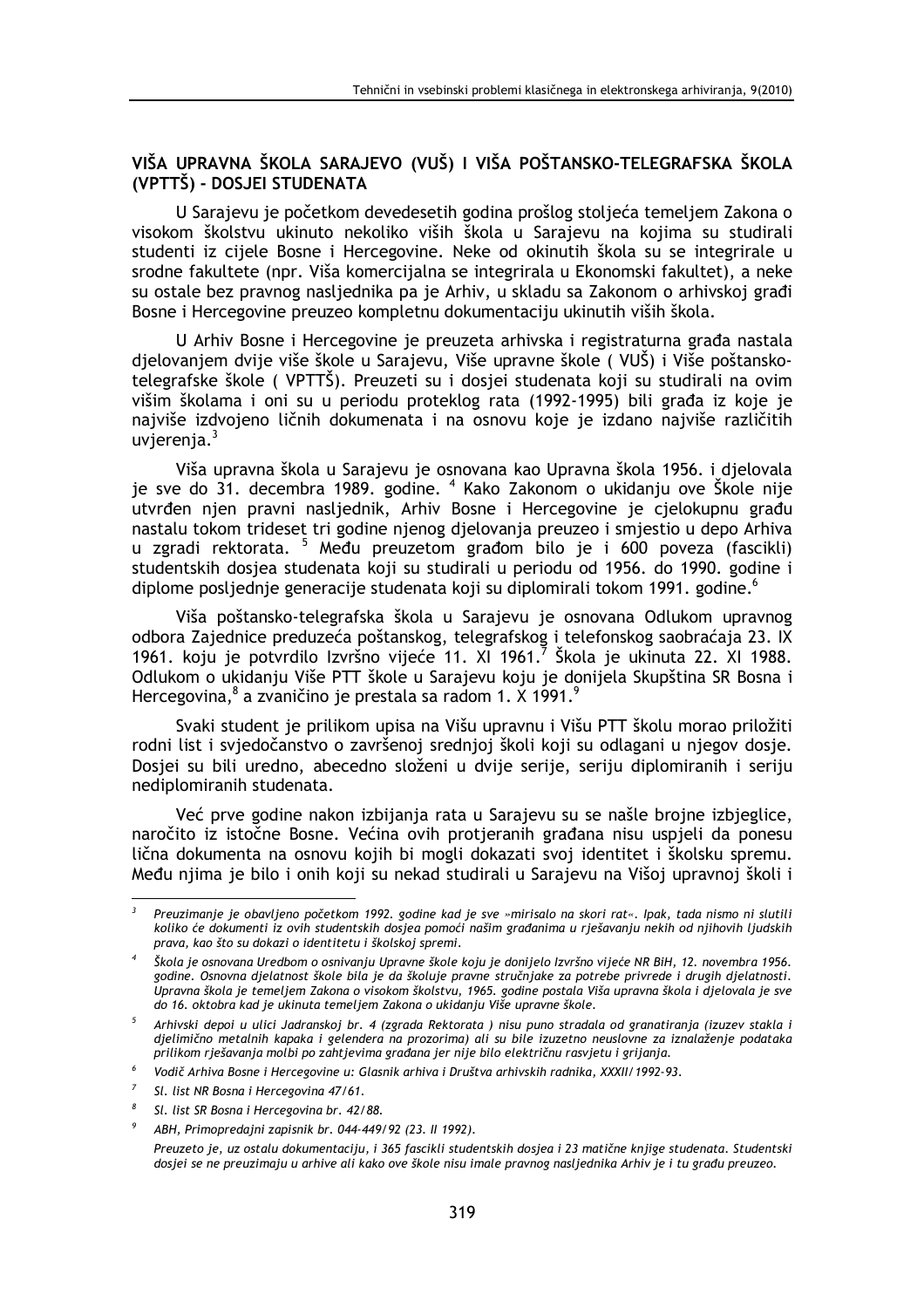Višoj PTT školi. Mnogi od njih nisu nikad ni diplomirali ali su njihovi dosjei ostali arhivirani u serijama nediplomiranih studenata.

Nevolja je ove ljude natjera da se obrate Arhivu Bosne i Hercegovine te da traže povrat svojih ličnih dokumenata koje su morali priložiti prilikom upisa na jednu od viših škola u Sarajevu. Tokom prve godine rata uglavnom su pristizali zahtjevi koji su se odnosili na povrat ličnih dokumenata, rodni list i svjedočanstvo o završenoj srednjoj školi. Već od sljedeće ratne godine (1993.) traženi su i drugi podaci: uvjerenja o završenoj višoj školi u Sarajevu,<sup>10</sup> uvjerenja o položenim ispitima i naročito, nastavni planovi i programi za pojedine predmete<sup>11</sup> te diplome koje nisu podignute.<sup>12</sup>

Uvidom u evidenciju Arhiva Bosne i Hercegovine utvrđeno je da je tokom ratnih i prvih poratnih godina riješeno preko 1000 različitih zahtjeva u vezi sa polaznicima Više upravne i Više PTT škole u Sarajevu. Znači, preko 1000 građana je na temelju činjenice da je kompletna dokumentacija ukinutih viših škola blagovremeno preuzeta u Arhiv ostvarilo neka od svojih ljudskih prava.<sup>13</sup>

## TRAŽENJE PODATAKA O NACIONALNOM IZJAŠNJAVANJU

Po izbijanju rata u Bosni i Hercegovini nastali su veliki problemi u vezi sa kretanjem i napuštanjem zemlje. Putnici sa bosansko-hercegovačkim pasošem nisu mogli slobodno putovati dok je putovnica, pasoš Republike Hrvatske, omogućavao slobodan izlazak iz zemlie.

Ambasada Republike Hrvatske u Sarajevu, koja je bila uspostavljena odmah nakon što je Bosna i Hercegovina međunarodno priznata početkom 1992. godine, ubrzo je počela da bosanskohercegovačkim građanima hrvatske nacionalnosti izdaje uvjerenja o hrvatskom državljanstvu i putne isprave, tj. putovnice. Državljanstvo i putovnicu su mogli dobiti svi bosanskohercegovački građani koji su rodnim i krsnim listom mogli dokazati da su hrvatske nacionalnosti.

Pripadnici drugih nacionalnosti, naročito Bošnjaci, mogli su dobiti hrvatsko državljanstvo i putovnicu u Ambasadi Republike Hrvatske u Sarajevu ako su posjedovali neko uvjerenje, odnosno ako su mogli dokazati bilo kakvim dokumentom da se neko od njihovih predaka u nekom službenom dokumentu izjasnio kao pripadnik hrvatske nacionalnosti.

Arhivski uposlenici su već prve ratne godine dobili nekoliko zahtjeva u kojima su građani tražili podatke o nacionalnom izjašnjavanju njihovih predaka. U Arhiv su dolazili građani koji su tražili da se pokušaju pronaći takvi podaci jer su oni u tom vremenu bili jako važni. Izvori za iznalaženje podataka o nacionalnom izjašnjavanju

Na temelju uvjerenja koje je izdavao Arhiv Bosne i Hercegovine Rektorat Univerziteta u Sarajevu je izdavao (izdaje i sada ali mnogo rjeđe) kopiju diplome o završenoj Višoj upravnoj školi. Univerzitet ne izdaje kopiju diploma za Višu PTT školu jer je ta škola osnovana Odlukom upravnog odbora Zajednice preduzeća poštanskog, telegrafskog i telefonskog saobraćaja pa nije bila u sastavu Sarajevskog univerziteta.

<sup>&</sup>lt;sup>11</sup> Sve osobe koje su u Kanadi pokušale da nađu neko zaposlenje sa uvjerenjem o završenoj VUŠ morale su priložiti uvjerenja u položenim ispitima i uz njih nastavne programe predmeta koje su slušali i polagali.

<sup>&</sup>lt;sup>12</sup> Godine 1992. zbog izbijanja rata nije održana promocija diploma pa su svi diplomirani studenti iz predhodne godine ostali bez diplome. U fondu je ostalo još nepodignutih diploma.

 $^{13}$  Riešavanie molbi po zahtievima građana i pronalaženie raznih podataka u fondovima koji su bili pohranjeni u depoima na različitim lokacijama u periodu rata je bio izuzetno zahtjevan posao. Već od izbijanja rata u depoima u zgradi Rektorata nije bilo vode, struje i grijanja, a i granatiranja centralnih dijelova grada su bila česta.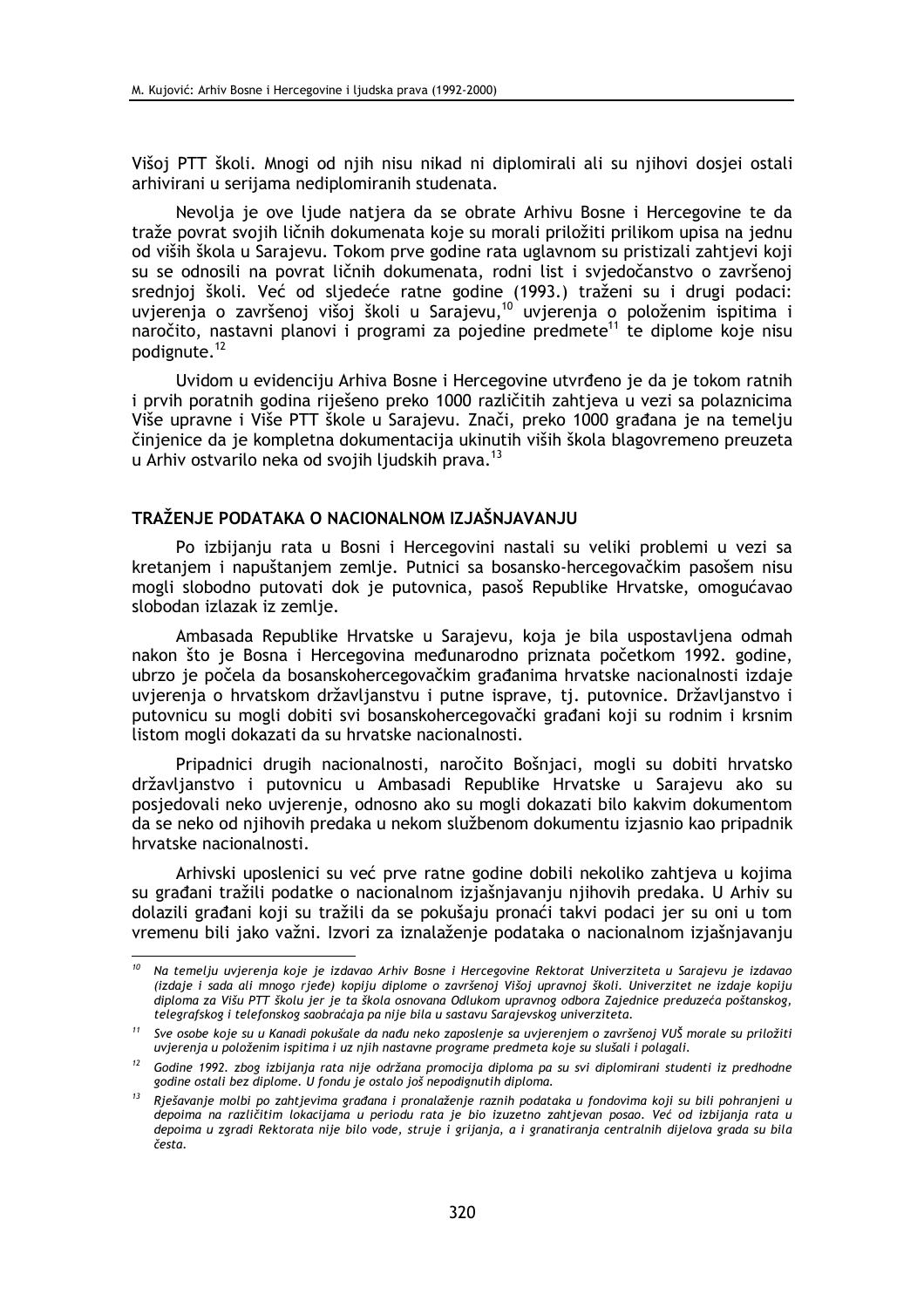su bili personalni dosjei uposlenika u bosanskohercegovačkom pravosuđu i vladinih službenika iz perioda od 1878. do 1945. godine. Ukoliko je kod nekog od srodnika podnosioca zahtjeva u rubrici nacionalnost pisalo Hrvat, Arhiv je izdavao ovjerenu kopiju takvog dokumenta na temelju koje su građani mogli dobiti putovnicu koja je tada značila i spasiti život jer su mogli napustiti zemlju i otputovati u Hrvatsku ili bilo koju drugu zemlju.<sup>14</sup>

Ovjerene kopije dokumenata, iz kojih se vidjelo da se neki Bošnjak u prošlom vremenu izjašnjavao kao Hrvat islamske vjeroispovjesti, mnogim Bošnjacima poslužile su kao dokaz na osnovu kojeg su sticali pravo na hrvatsko državljanstvo i putovnicu.

#### UVJERENJA O TRAJANJU ZATVORSKE KAZNE U KPD STOLAC

Republika Hrvatska je od 1997. godine svojim državljanima plaćala nadoknadu za vrijeme koje su proveli u zatvoru kao politički kažnjenici. S tim u vezi i Arhiv Bosne i Hercegovine je u periodu od 1997. do 2000. godine zaprimio brojne zahtjeve u kojima je traženo uvjerenje o dužini zatvorske kazne političkih zatvorenica koje su kaznu izdržavale u Kazneno-popravnom domu Stolac. Kazneno-popravni dom za žene Stolac u Stocu počeo je sa radom 1945. godine, a zvaničino je osnovan 1947. godine Rješenjem Ministarstva unutrašnjih poslova NRBiH. Zadatak Doma je bio prevaspitavanje i izvršavanje kazneno-popravnih mjera koje su izrekli sudovi nad ženama osuđenicama, za razne krivične ali i političke delikte. Kazneno-popravni dom za žene Stolac je ukinut Odlikom Državnog sekretarijata za unutrašnje poslove NRBiH od 9. septembra 1962. godine. Arhivska građa, matična knjiga osuđenica i dosjei su preuzeti u Arhiv 1988. godine. Među dosjeima su bili i dosjej žena kažnjenica koje su zbog različitih političkih prekršaja učinienih u periodu od 1945. do 1960. godine osuđene i kaznu izdržavale u KPD Stolac u Stocu.<sup>15</sup>

Arhivu su pristigli zahtievi u kojima su bivše političke kažnienice koje su kaznu izdržavale u Stocu ili niihova dieca tražili uvierenie o dužini izdržane kazne odnosno o vremenu provedenom u KPD Stolac.<sup>16</sup>

## PROVJERAVANJA ŠKOLSKE SPREME

Tokom proteklog rata u Bosni i Hercegovini je došlo do velikih pomjeranja stanovništva. Mnogo je građana bilo primorano da zaposlenje potraže u mjestima u kojima su boravili kao izbjegla i raseljena lica. Među njima je bilo dosta onih koji su pobjegli bez ličnih dokumenata pa im je bilo omogućeno da se, po potrebi poslodavca, zaposle samo na temelju izjave o odgovarajućoj školskoj spremi.

Po završetku rata poslodavci, koji su željeli zadržati na ovaj način zaposlene radnike, trebali su i dokaze o njihovoj školskoj spremi. U Arhivu su riješeni mnogobrojni zahtjevi pravnih subjekata ali i državnih organa (MUP) u kojima je tražena provjera da li je osoba N.N. zaista i završila navodnu školu. Često su provjere

Zahtievi koji su se odnosili na traženie podataka o nacionalnom iziašnjavanju nisu bili brojni, pristizali su ju druge arhivske ustanove. U Arhivu grada Sarajeva (danas Arhiv Kantona Sarajevo) ovakvi zahtjevi su provjeravani kroz matične knjige (upisnice) sarajevskih srednjih škola.

 $15$ ABH, Primopredajni zapisnik br. 044-729/88.

Ovakvi zahtjevi nisu bili brojni i nakon 2000. godine ne pristižu više u Arhiv: Nije nam poznato da li su bivše osuđenice kojima je izdano uvjerenje o izdržanoj kazni i ostvarile neku materijalnu dobit od Republike Hrvatske.